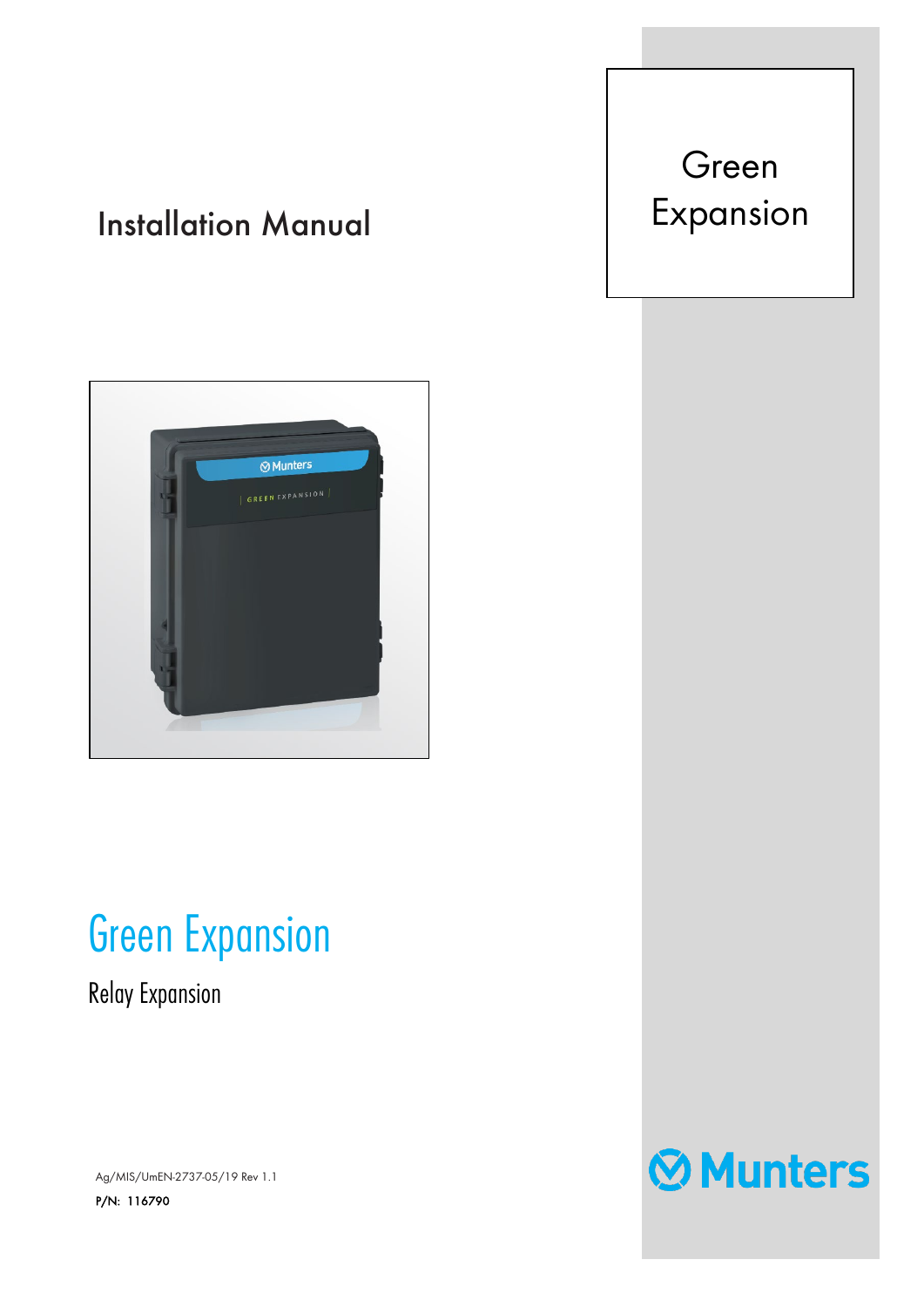# **Green Expansion**<br> **Manual for use and maintenance**

#### Rev 1.1 05/2022

This manual for use and maintenance is an integral part of the apparatus together with the attached technical documentation.

This document is destined for the user of the apparatus: it may not be reproduced in whole or in part, committed to computer memory as a file or delivered to third parties without the prior authorization of the assembler of the system.

Munters reserves the right to effect modifications to the apparatus in accordance with technical and legal developments.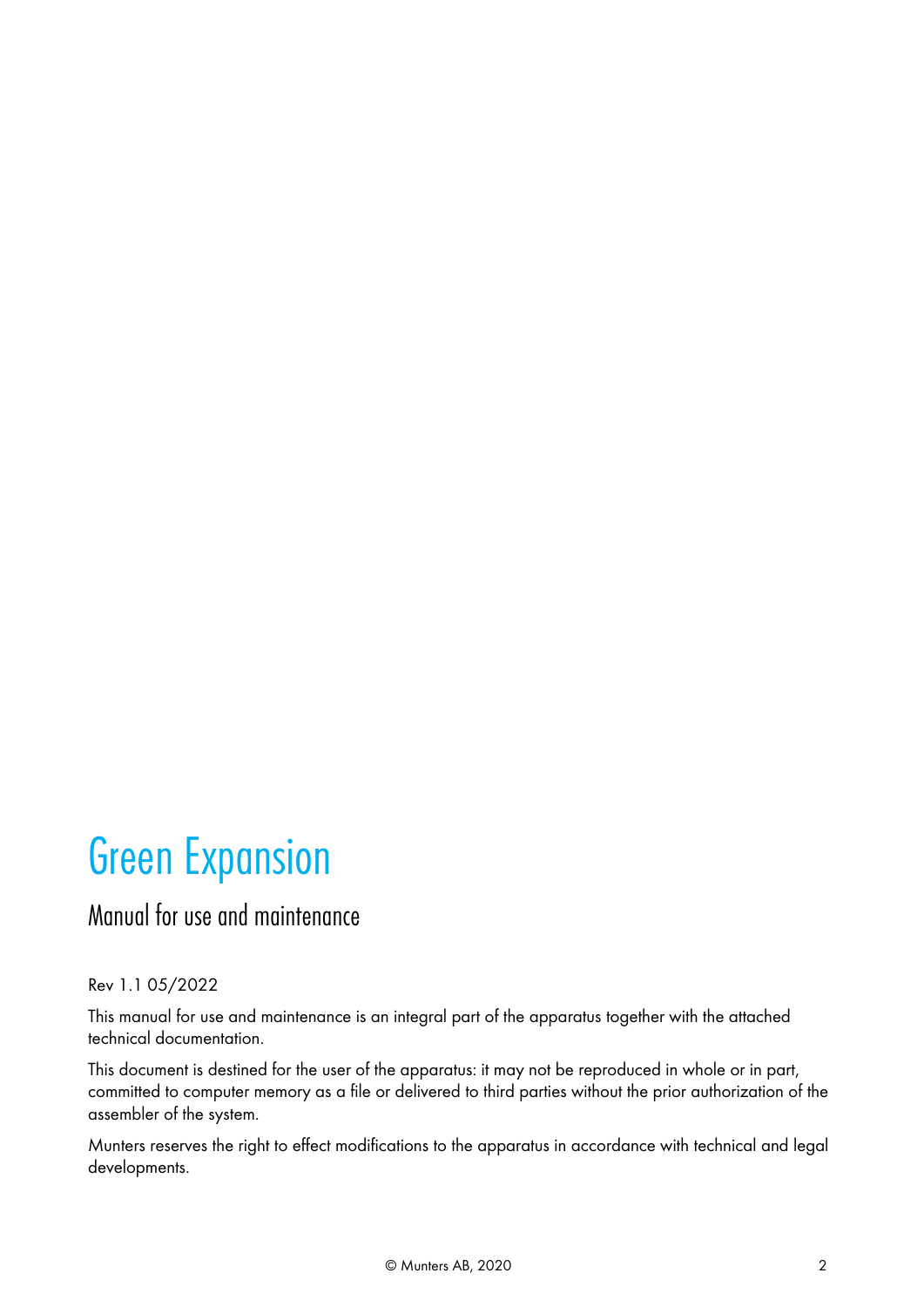## Index

| chapter          |                                                                                                                                                                                                                                              | page |  |
|------------------|----------------------------------------------------------------------------------------------------------------------------------------------------------------------------------------------------------------------------------------------|------|--|
|                  |                                                                                                                                                                                                                                              |      |  |
|                  | Disclaimer-<br>11                                                                                                                                                                                                                            |      |  |
|                  | $Introduction$ 4<br>1.2 <sub>2</sub>                                                                                                                                                                                                         |      |  |
|                  | $1.3$ Notes $-$ 4                                                                                                                                                                                                                            |      |  |
| 2 <sup>1</sup>   |                                                                                                                                                                                                                                              |      |  |
|                  | Wiring- <b>Contract Contract Contract Contract Contract Contract Contract Contract Contract Contract Contract Contract Contract Contract Contract Contract Contract Contract Contract Contract Contract Contract Contract Contrac</b><br>2.1 |      |  |
|                  | 2.2 Distances-8                                                                                                                                                                                                                              |      |  |
| 3                |                                                                                                                                                                                                                                              |      |  |
| $\blacktriangle$ |                                                                                                                                                                                                                                              |      |  |

۰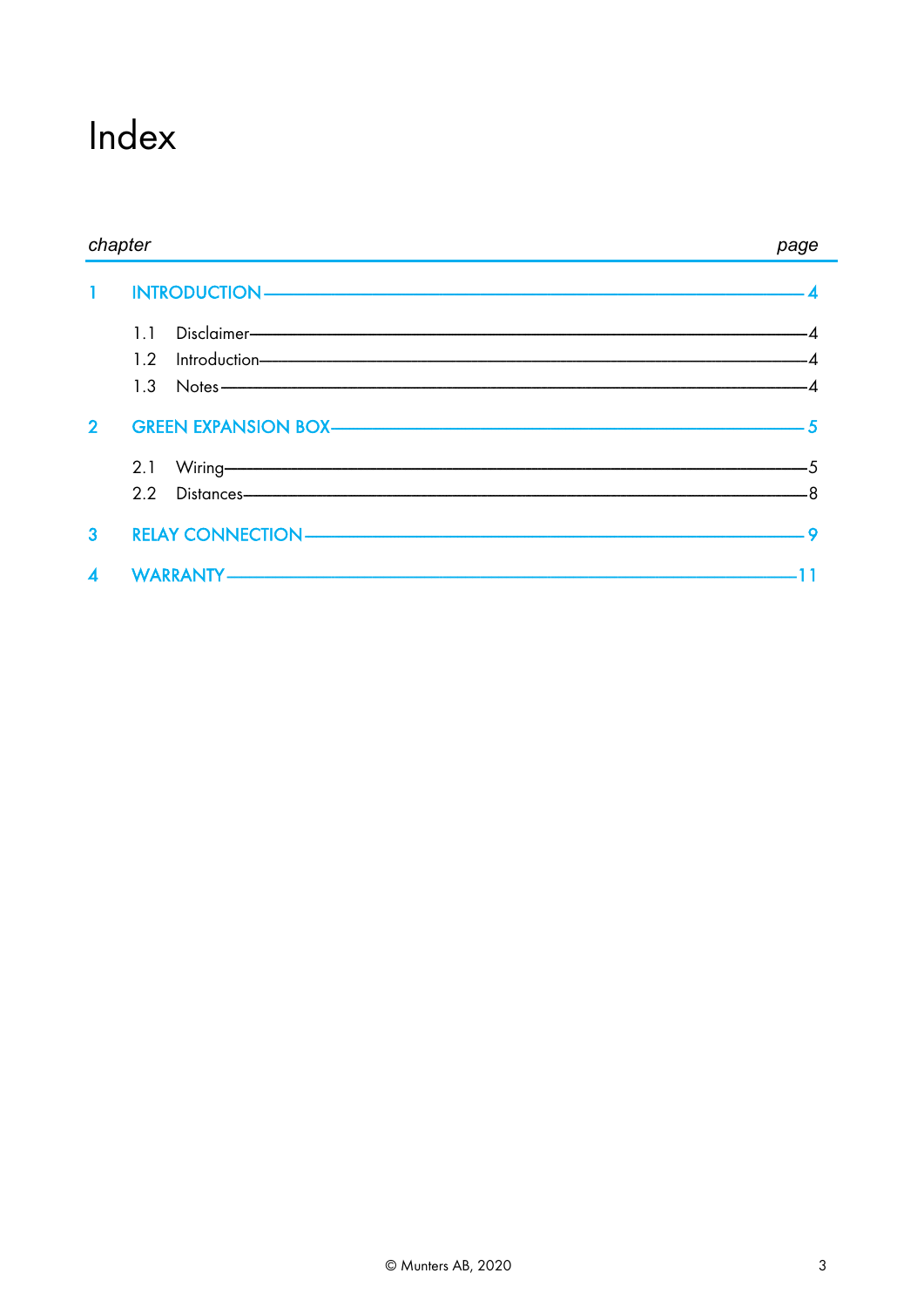## <span id="page-3-0"></span>1 Introduction

### <span id="page-3-1"></span>1.1 Disclaimer

Munters reserves the right to make alterations to specifications, quantities, dimensions etc. for production or other reasons, subsequent to publication. The information contained herein has been prepared by qualified experts within Munters. While we believe the information is accurate and complete, we make no warranty or representation for any particular purposes. The information is offered in good faith and with the understanding that any use of the units or accessories in breach of the directions and warnings in this document is at the sole discretion and risk of the user.

### <span id="page-3-2"></span>1.2 Introduction

Congratulations on your excellent choice of purchasing a Green Expansion!

In order to realize the full benefit from this product it is important that it is installed, commissioned and operated correctly. Before installation or using the fan, this manual should be studied carefully. It is also recommended that it is kept safely for future reference. The manual is intended as a reference for installation, commissioning and day-to-day operation of the Munters Controllers.

#### <span id="page-3-3"></span>1.3 Notes

Date of release: July 2019

Munters cannot guarantee to inform users about the changes or to distribute new manuals to them.

All rights reserved. No part of this manual may be reproduced in any manner whatsoever without the expressed written permission of Munters. The contents of this manual are subject to change without notice.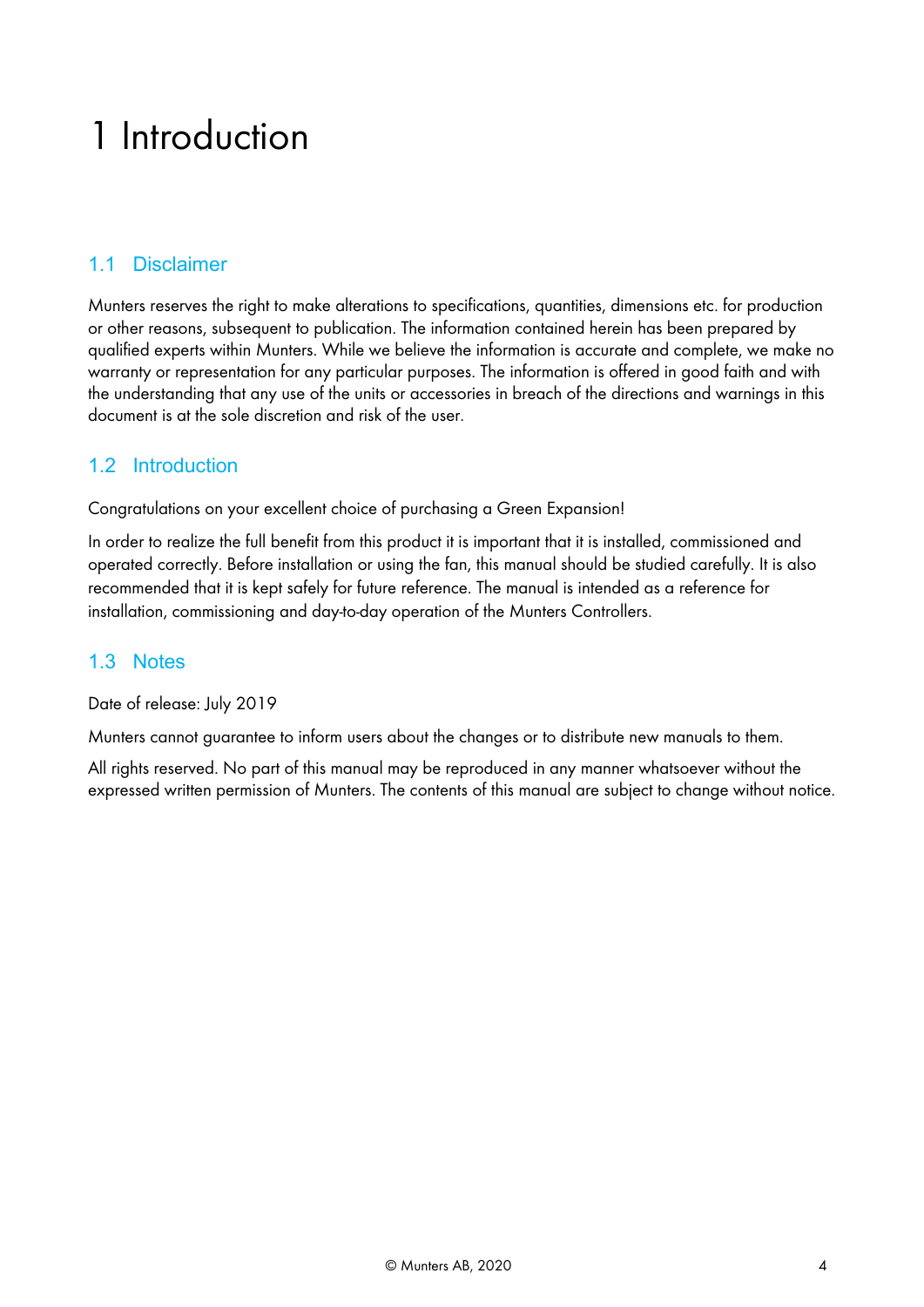## <span id="page-4-0"></span>2 Green Expansion Box

*CAUTION This unit must be installed inside, in a location protected from solar radiation and direct rain*

The Green Expansion box acts as remote I/O terminals; it is connected to the main CPU through a network connection and cannot function independently.

A maximum of three Expansion Boxes can be connected to an Green House or Green Climate upper port network.

### <span id="page-4-1"></span>2.1 Wiring

The Green Expansion boxes can be connected as follows:

- RS-485 using an RCLP 485 X 2 (long range see [Figure 1\)](#page-5-0):
	- o Controller side: Connect the upper port of the controller communication card (RCLP 485 X 2) to the Expansion box.
	- o Expansion box side: Connect the wires to the RS485 communication port located on the Expansion box CPU (do not invert Rx and Tx wires).

Green Expansion boxes can be daisy chained or parallel.

Green Expansion boxes can only be daisy chained. In this case invert Rx and Tx only in the first connection between the Controller and the first Expansion Box. In the connections between the Expansion Boxes do not invert.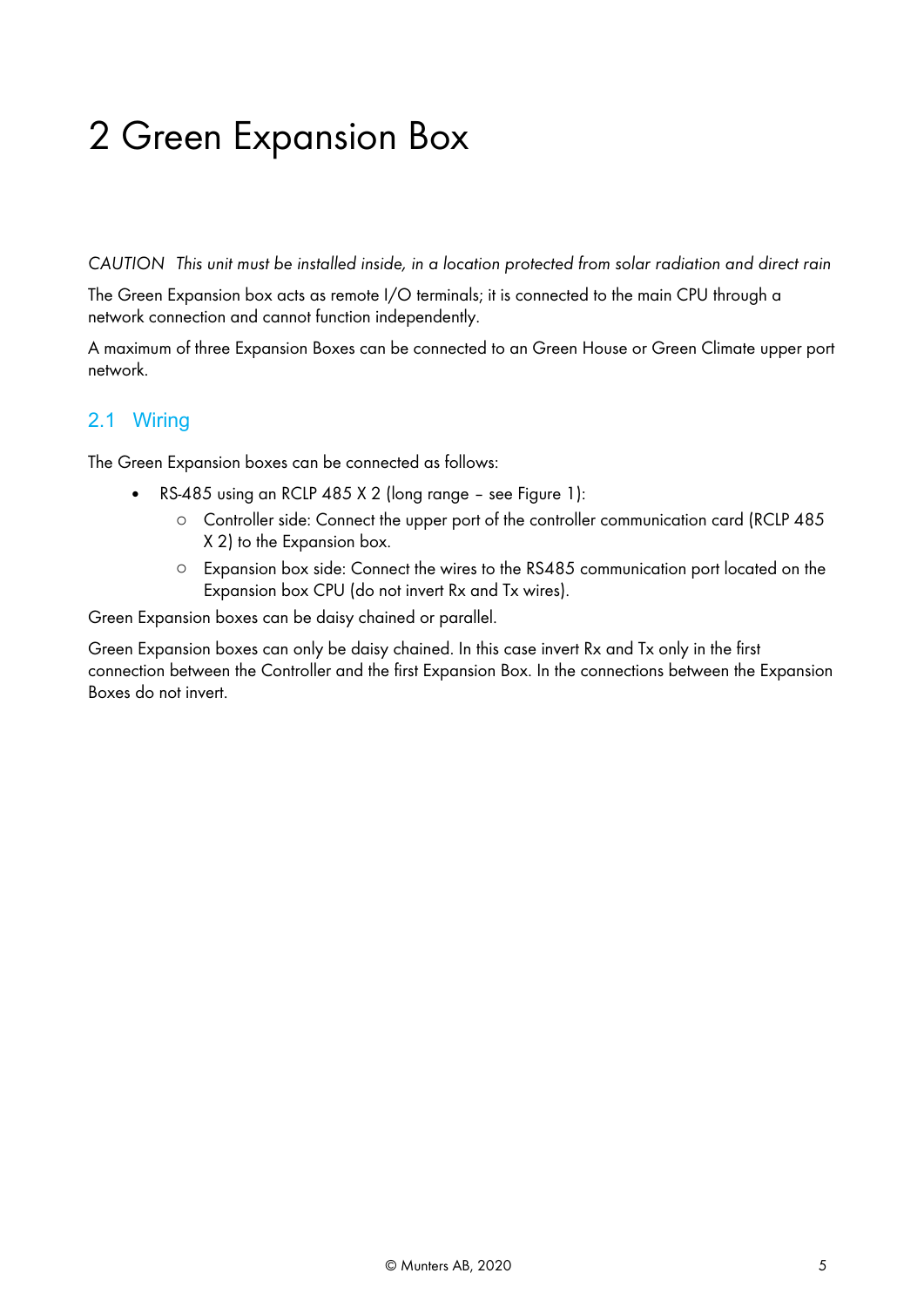

*Figure 1: Expansion card layout* 

<span id="page-5-0"></span>

*Figure 2: Box # set to '1' for Expansion box #1* 



*Figure 3: Box # set to '2' for Expansion box #2*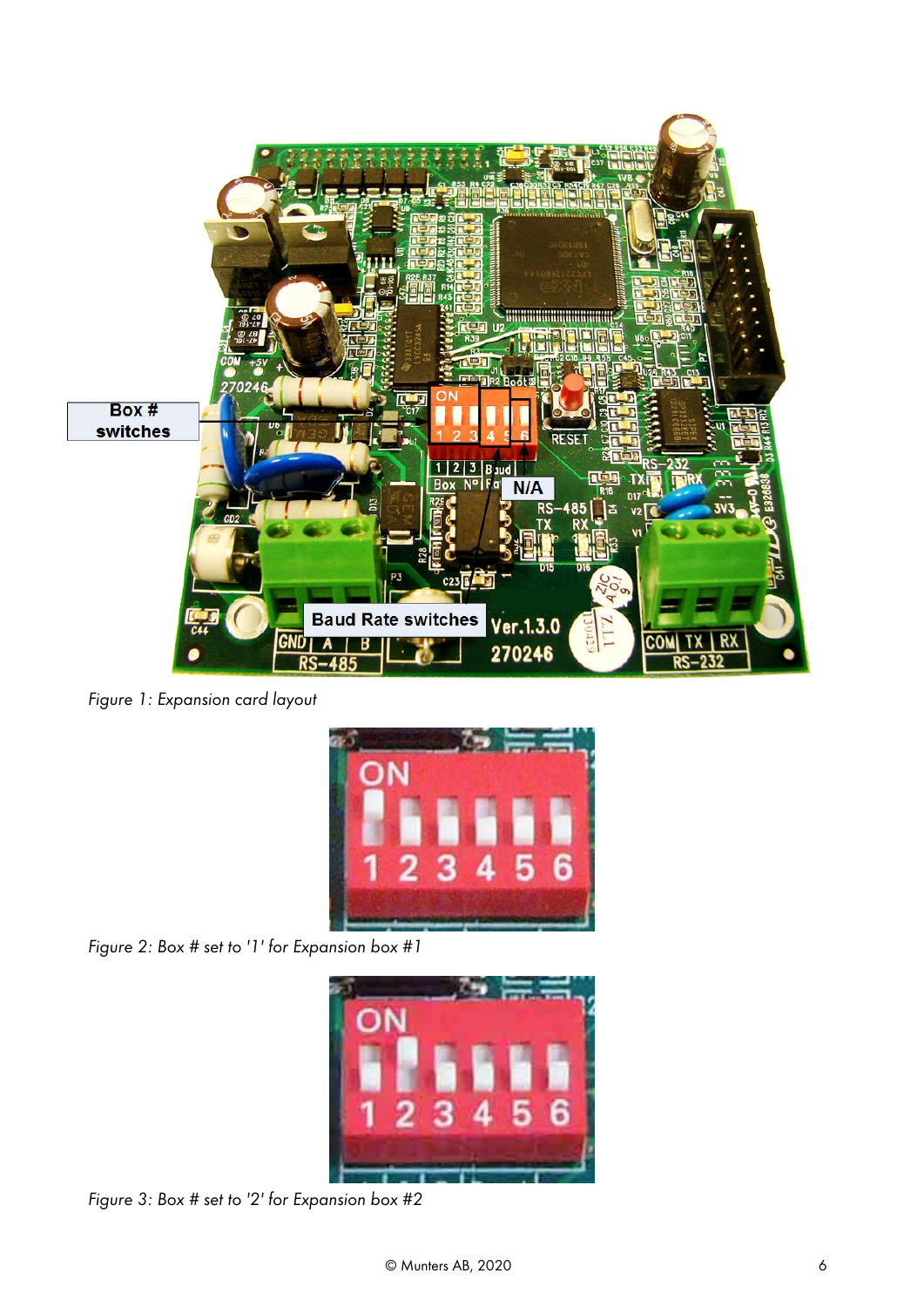

*Figure 4: Box # set to '3' for Expansion box #3* 

*Figure 5: Baud rate switches in 9600 mode*

Table 1 presents all available states of switches '4' and '5' (see Figure 5).

Figure 5 presents a Baud rate of 9600 (see table below for further explanations)

| '4' switch position | '5' switch position | <b>Baud Rate</b> |
|---------------------|---------------------|------------------|
| Low                 | Low                 | 2400             |
| High                | Low                 | 4800             |
| Low                 | High                | 9600             |
| High                | High                | 19200            |

*Table 1: Baud rate values*

*NOTE Note that Figures 1-4 apply to Figures 6-8.*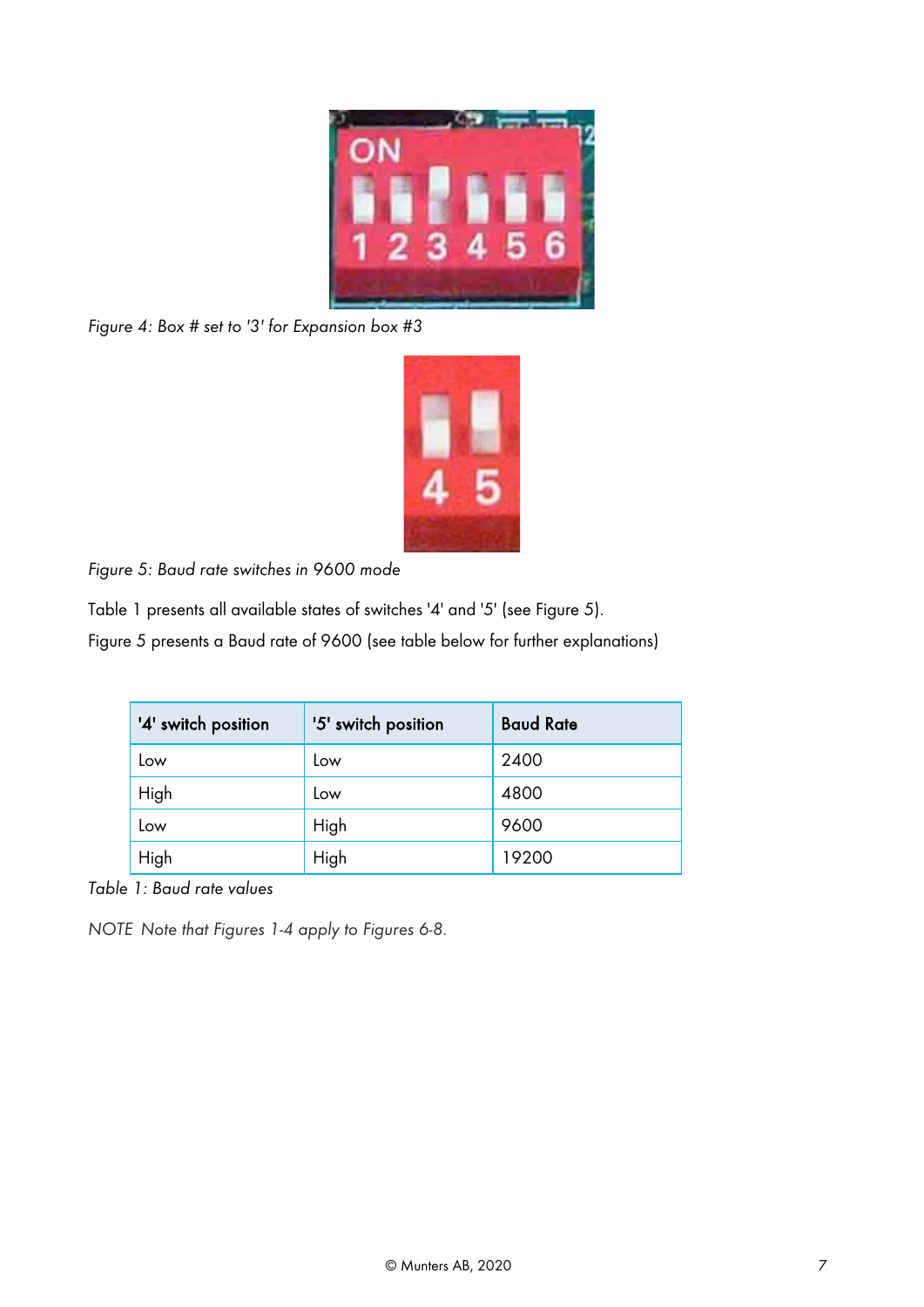

Figure 6: Expansion box wiring diagram - RS-485 connection (using an RCLP 485X2)

#### <span id="page-7-0"></span>2.2 Distances

- o For one box:
	- **2000 meter 9600 baud**
	- 2500 meter 4800 baud
	- **3000 meter 2400 baud**
- o For three boxes:
	- **1200 meter 9600 baud**
	- 1800 meter 4800 baud
	- 2400 meter 2400 baud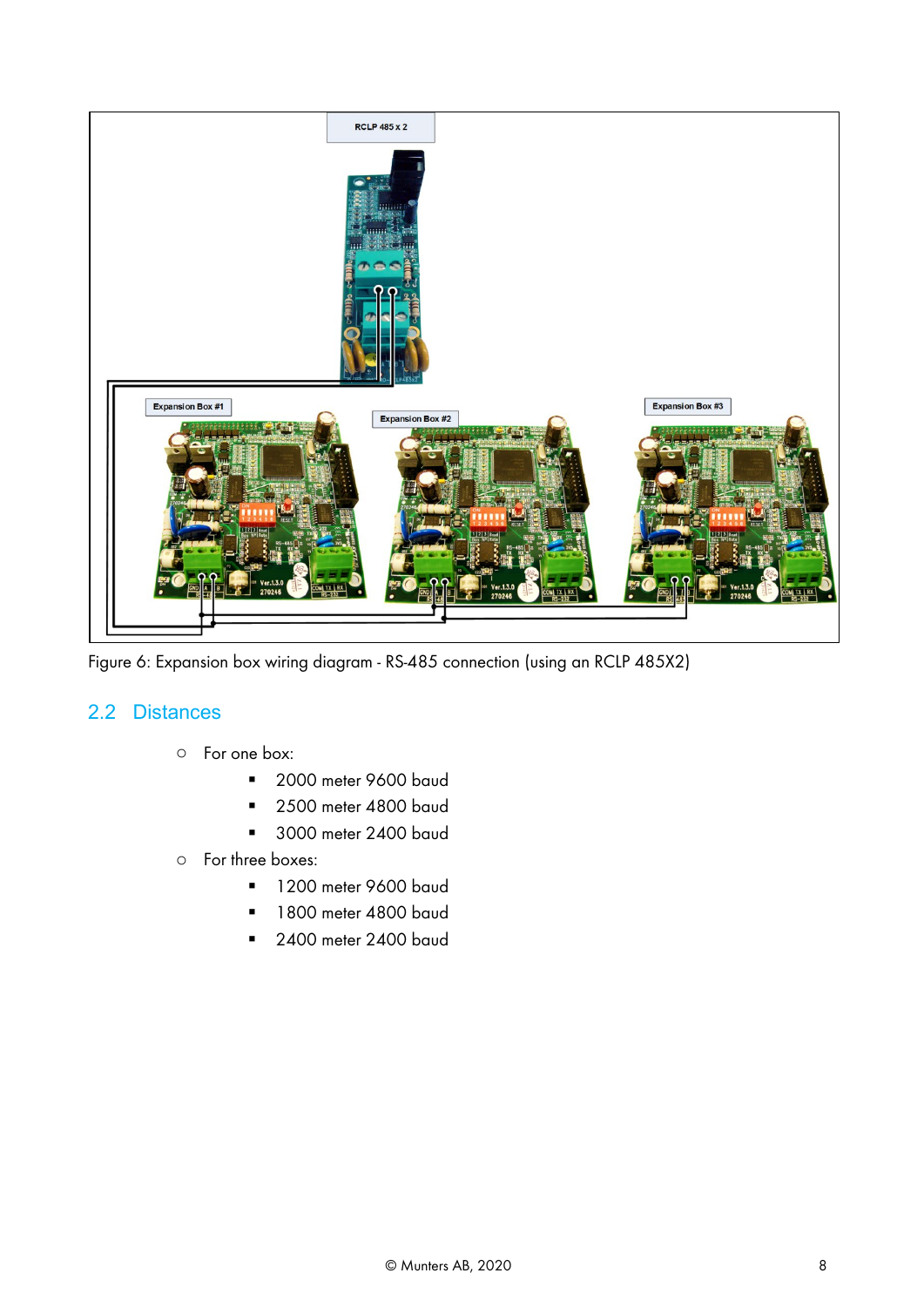## <span id="page-8-0"></span>3 Relay Connection



o 2400 Meter 2400 Baud

*Figure 7: Relay connection*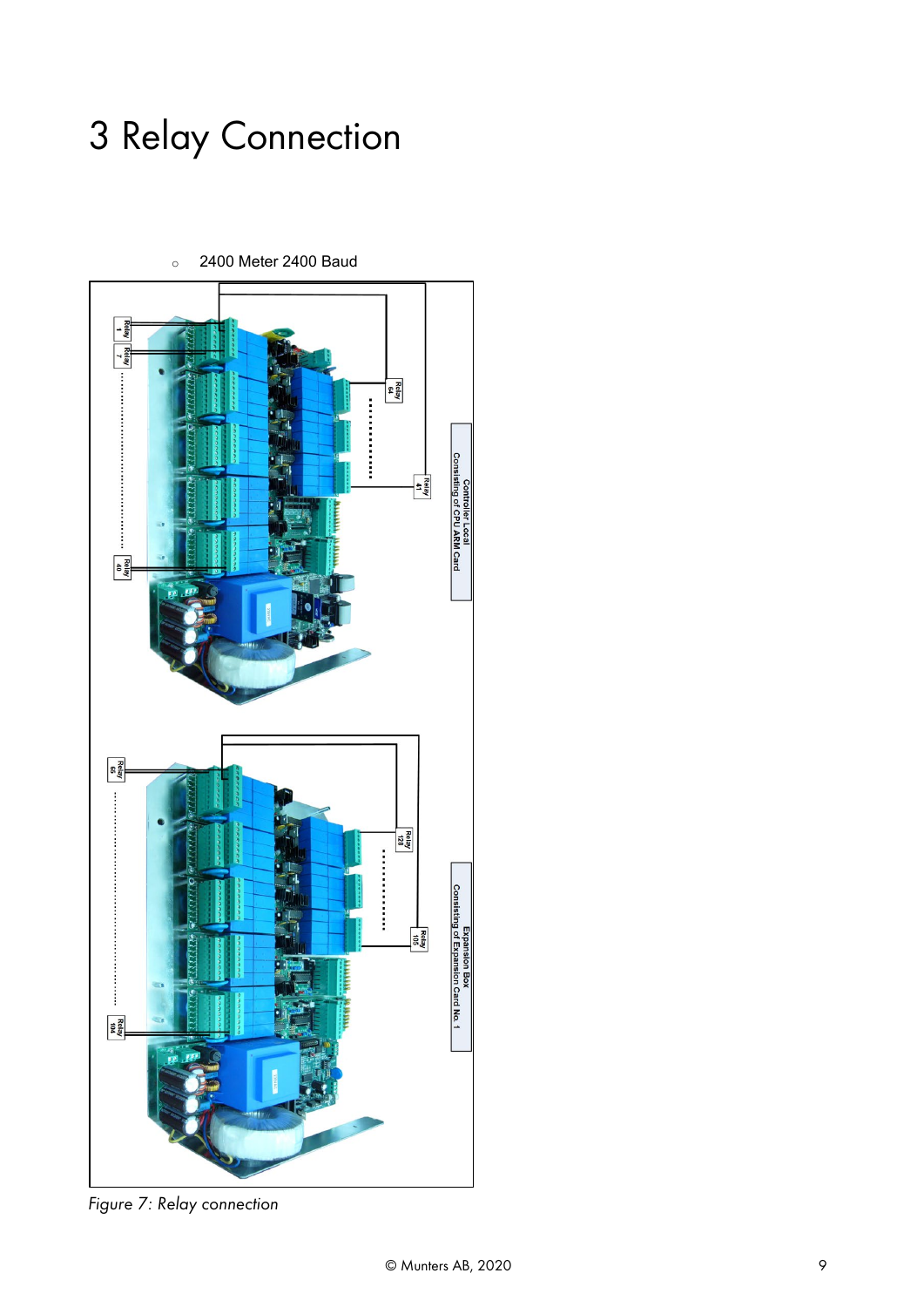

*Figure 8: Wrong relay connection*

*CAUTION Attention: Do not connect 24VAC transformer Common.*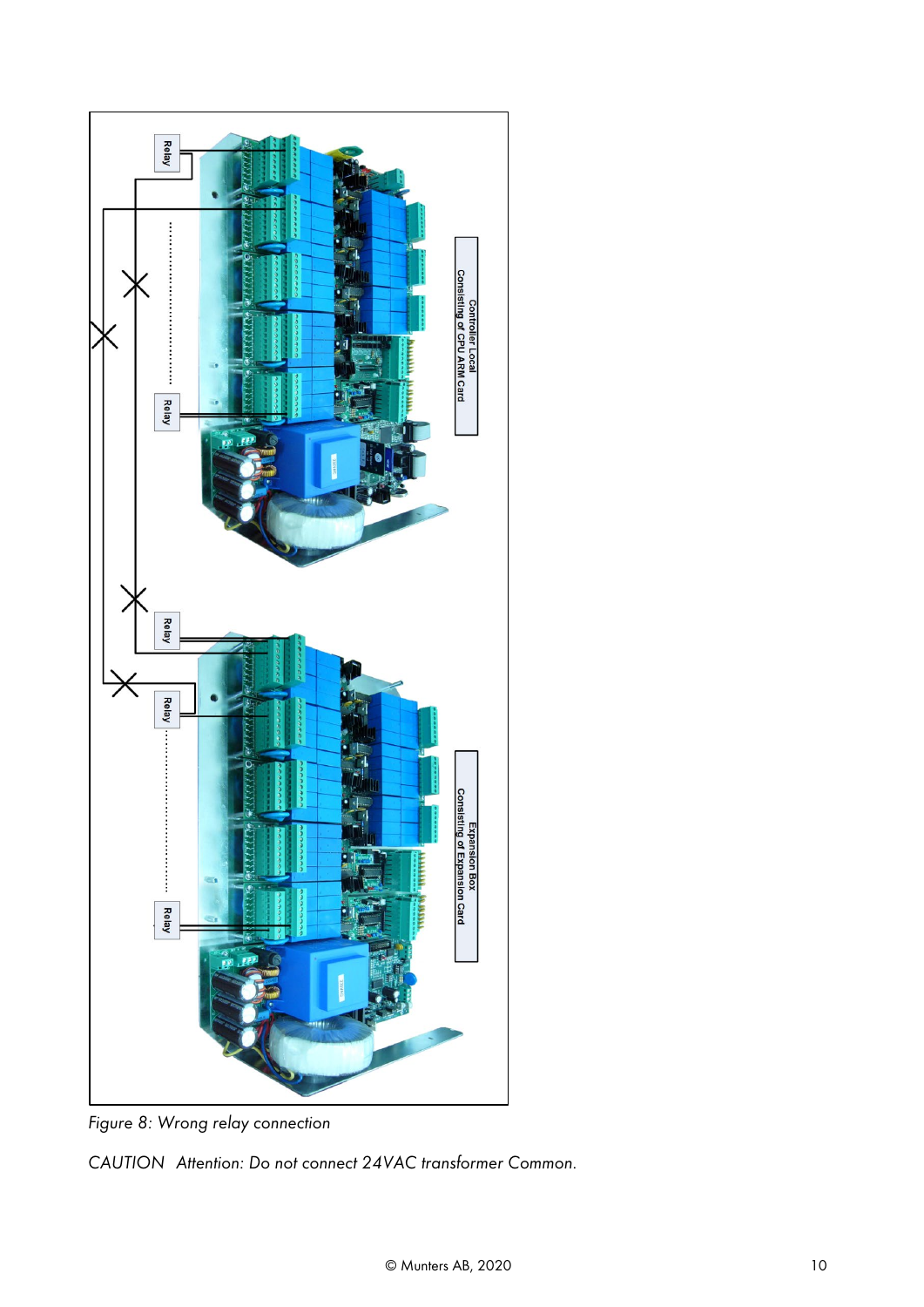## <span id="page-10-0"></span>4 Warranty

Warranty and technical assistance

Munters products are designed and built to provide reliable and satisfactory performance but cannot be guaranteed free of faults; although they are reliable products they can develop unforeseenable defects and the user must take this into account and arrange adequate emergency or alarm systems if failure to operate could cause damage to the articles for which the Munters plant was required: if this is not done, the user is fully responsible for the damage which they could suffer.

Munters extends this limited warranty to the first purchaser and guarantees its products to be free from defects originating in manufacture or materials for one year from the date of delivery, provided that suitable transport, storage, installation and maintenance terms are complied with. The warranty does not apply if the products have been repaired without express authorisation from Munters, or repaired in such a way that, in Munters' judgement, their performance and reliability have been impaired, or incorrectly installed, or subjected to improper use. The user accepts total responsibility for incorrect use of the products.

The warranty on products from outside suppliers fitted to the Green Expansion boxes, (for example antennas, power supplies, cables, etc.) is limited to the conditions stated by the supplier: all claims must be made in writing within eight days of the discovery of the defect and within 12 months of the delivery of the defective product. Munters has thirty days from the date of receipt in which to take action, and has the right to examine the product at the customer's premises or at its own plant (carriage cost to be borne by the customer).

Munters at its sole discretion has the option of replacing or repairing, free of charge, products which it considers defective, and will arrange for their despatch back to the customer carriage paid. In the case of faulty parts of small commercial value which are widely available (such as bolts, etc.) for urgent despatch, where the cost of carriage would exceed the value of the parts, Munters may authorise the customer exclusively to purchase the replacement parts locally; Munters will reimburse the value of the product at its cost price.

Munters will not be liable for costs incurred in demounting the defective part, or the time required to travel to site and the associated travel costs. No agent, employee or dealer is authorised to give any further guarantees or to accept any other liability on Munters' behalf in connection with other Munters products, except in writing with the signature of one of the Company's Managers.

WARNING: In the interests of improving the quality of its products and services, Munters reserves the right at any time and without prior notice to alter the specifications in this manual.